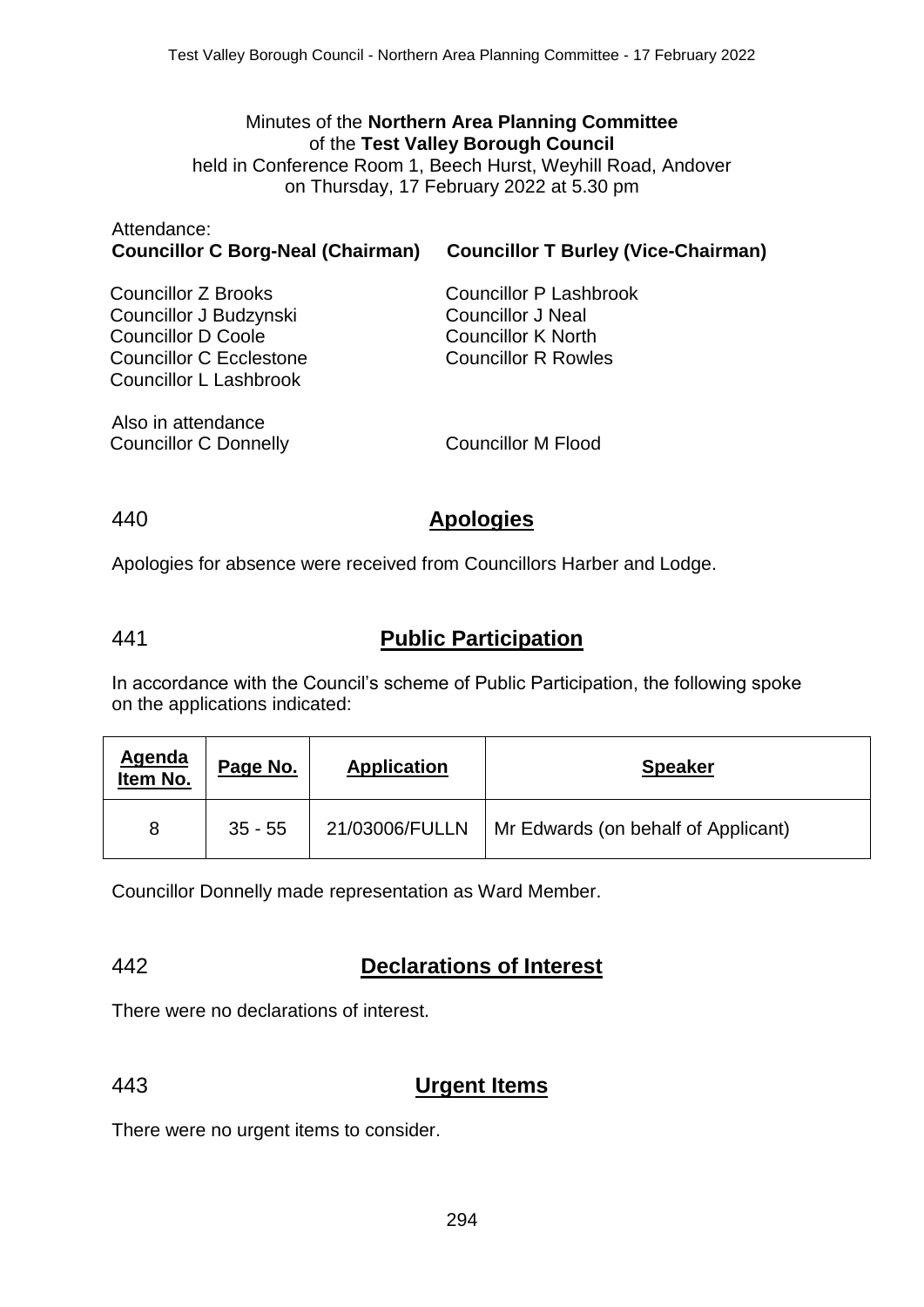### 444 **Minutes**

#### **Resolved:**

**That the minutes of the meeting held on 27 January 2022 be confirmed and signed as a correct record.**

## 445 **Schedule of Development Applications**

#### **Resolved:**

**That the applications for development, as set out below, be determined as indicated.**

### 446 **21/00678/FULLN**

| <b>APPLICATION NO.</b>  | 21/00678/FULLN                                |
|-------------------------|-----------------------------------------------|
| <b>APPLICATION TYPE</b> | <b>FULL APPLICATION - NORTH</b>               |
| <b>REGISTERED</b>       | 08.03.2021                                    |
| <b>APPLICANT</b>        | Mr Gregg Allison, Persimmon Homes             |
| <b>SITE</b>             | Land at Local Centre, Picket Twenty, Andover, |
|                         | SP11 6LF ANDOVER TOWN (DOWNLANDS)             |
| <b>PROPOSAL</b>         | Erection of a block of 18 flats               |
| <b>AMENDMENTS</b>       |                                               |
| <b>CASE OFFICER</b>     | Mrs Samantha Owen                             |
|                         |                                               |

#### **REFUSED for the reasons:**

- **1. The proposed development would, due to its large size, prominent siting and relationship with existing buildings, result in an unduly dominant form of development that would be harmful to the character of the area. As such it would conflict with policy E1 of the Test Valley Borough Council Revised Local Plan 2016.**
- **2. The proposed development by means of it nature, location and scale could have likely significant harmful effects upon the nearby Solent and Southampton Water European Designated Site which is designated for its conservation importance. In the absence of a completed legal agreement securing the proposed off site mitigation, the applicant has failed to satisfy the Council that the proposal would not adversely affect the special interest of the Solent and Southampton Water European Designated Site. Therefore the application is contrary to policies COM2 and E5 of the adopted Test Valley Borough Revised Local Plan (2016) and the Conservation of Habitats and Species Regulations 2017 (as amended).**